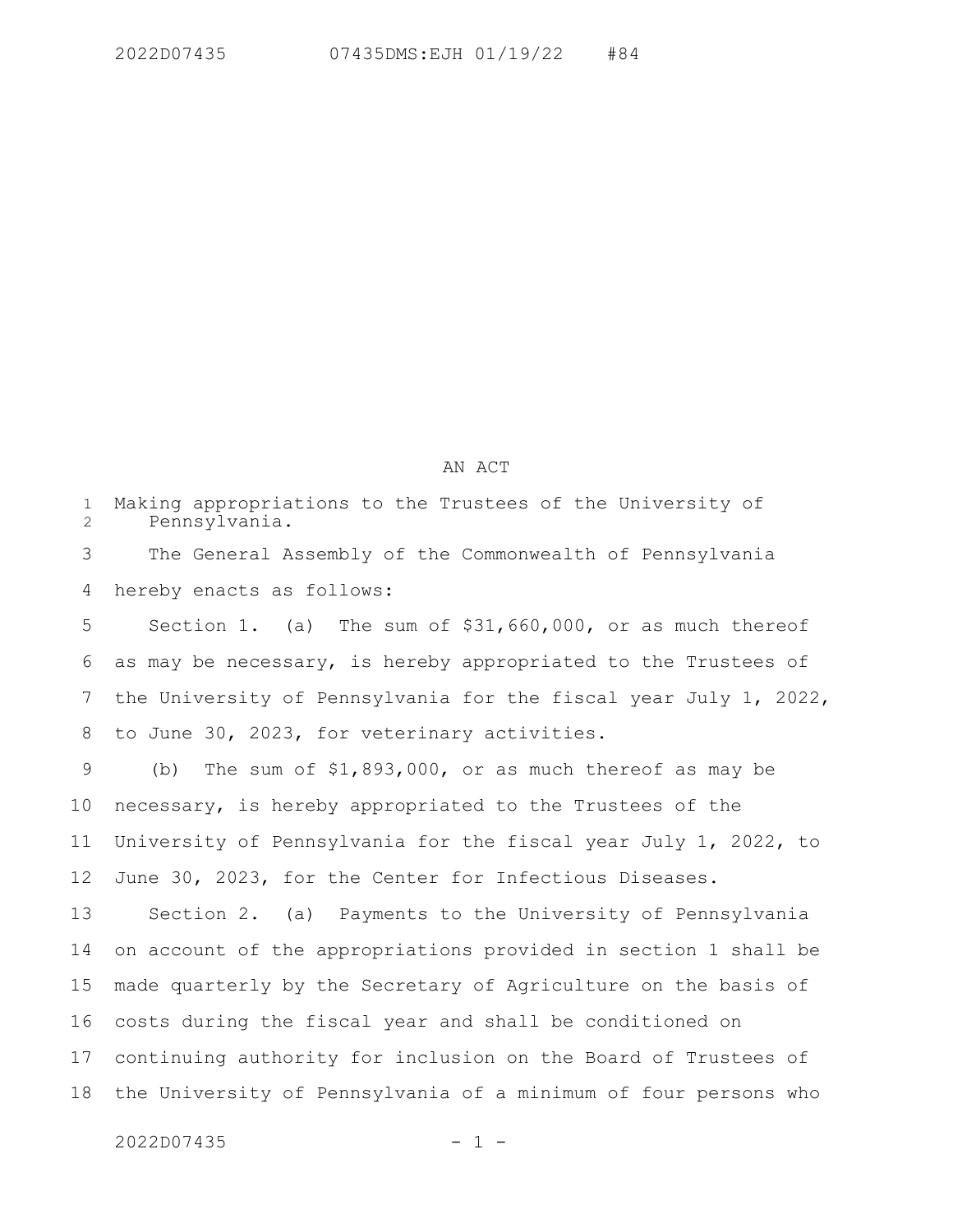are not elected officials and who are appointed by the President pro tempore of the Senate, the Minority Leader of the Senate, the Speaker of the House of Representatives and the Minority Leader of the House of Representatives for terms of office coterminous with that of the respective appointing authority; and shall be further conditioned on these appointees receiving full voting rights as members of the board of trustees. 1 2 3 4 5 6 7

(b) The University of Pennsylvania shall provide full, complete and accurate information as may be required by the Department of Agriculture or the chairman or the minority chairman of the Appropriations Committee of the Senate or the chairman or the minority chairman of the Appropriations Committee of the House of Representatives. 8 9 10 11 12 13

(c) The University of Pennsylvania shall report its revenues and expenditures and present its financial statements in accordance with generally accepted accounting principles and procedures for educational institutions as set forth in the "Higher Education Finance Manual (1975)" and the "Commonwealth of Pennsylvania Budget Instructions for the State System of Higher Education, State-Related Universities and Non-State-Related Colleges and Universities." 14 15 16 17 18 19 20 21

(d) The Trustees of the University of Pennsylvania shall report on forms provided by the Department of Agriculture to both the chairman and minority chairman of the Appropriations Committee of the Senate and the chairman and minority chairman of the Appropriations Committee of the House of Representatives by September 30, 2023, on how State-appropriated funds were expended for fiscal year 2022-2023 to reduce the costs to Pennsylvania resident students or to provide services to Pennsylvania residents. 22 23 24 25 26 27 28 29 30

```
2022D07435 - 2 -
```